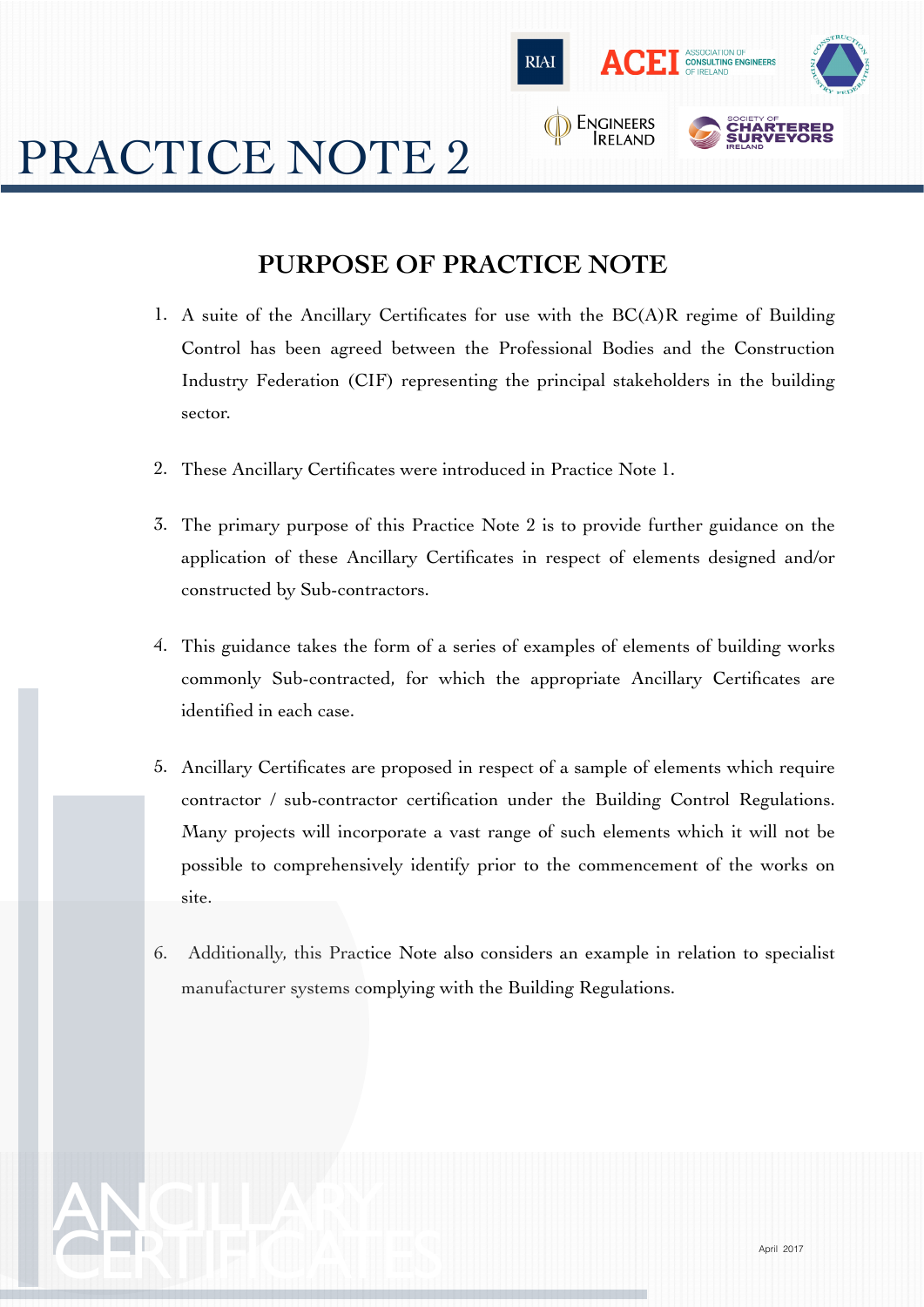







## **PRECAST CONCRETE UNITS**

- 1. Precast concrete units are produced by Precast Sub-Contractors in accordance with a Performance Specification (loading, spans, opes, etc.) from the Engineer.
- 2. Based on the spans, loadings, etc. provided by the Engineer, the Precast Sub-Contractor confirms the size, reinforcement, the necessity for a structural topping, the necessity for propping during construction, etc.
- 3. Where a Precast Concrete Sub-Contractor is appointed, they must sign **one of the CIF Ancillary Certificates** as the party assigned "to construct, supervise and certify the Sub-Contract Works", **Cs (CIF-01)** or **Css (CIF-02)**, clarifying, under "Description of the Sub-Contractor / Specialist Contractor buildings or works", whether they **supplied only** or **supplied and installed** the precast concrete units, and also fill in the **Annex\*** setting out the associated design work undertaken by them.
- 4. Where a party is appointed by a Contractor/Builder to undertake **design work only** then that party would sign an Ancillary Certificate of Compliance: Design (S<sub>D</sub> or S<sub>C</sub> as **appropriate**).
- 5. Where a Sub-Contractor is appointed to undertake site installation only, they must familiarise themselves with the installation requirements and must complete and sign one of the CIF Ancillary Certificates as the party assigned "to construct, supervise and certify the Sub-Contract Works", **Cs (CIF-01)** or **Css (CIF-02)**, with annex completed as appropriate.

<sup>\*</sup> Each of the Ancillary Certificates developed by the CIF consists of both the certificate and an Annex to the certificate. Both of these elements must be completed.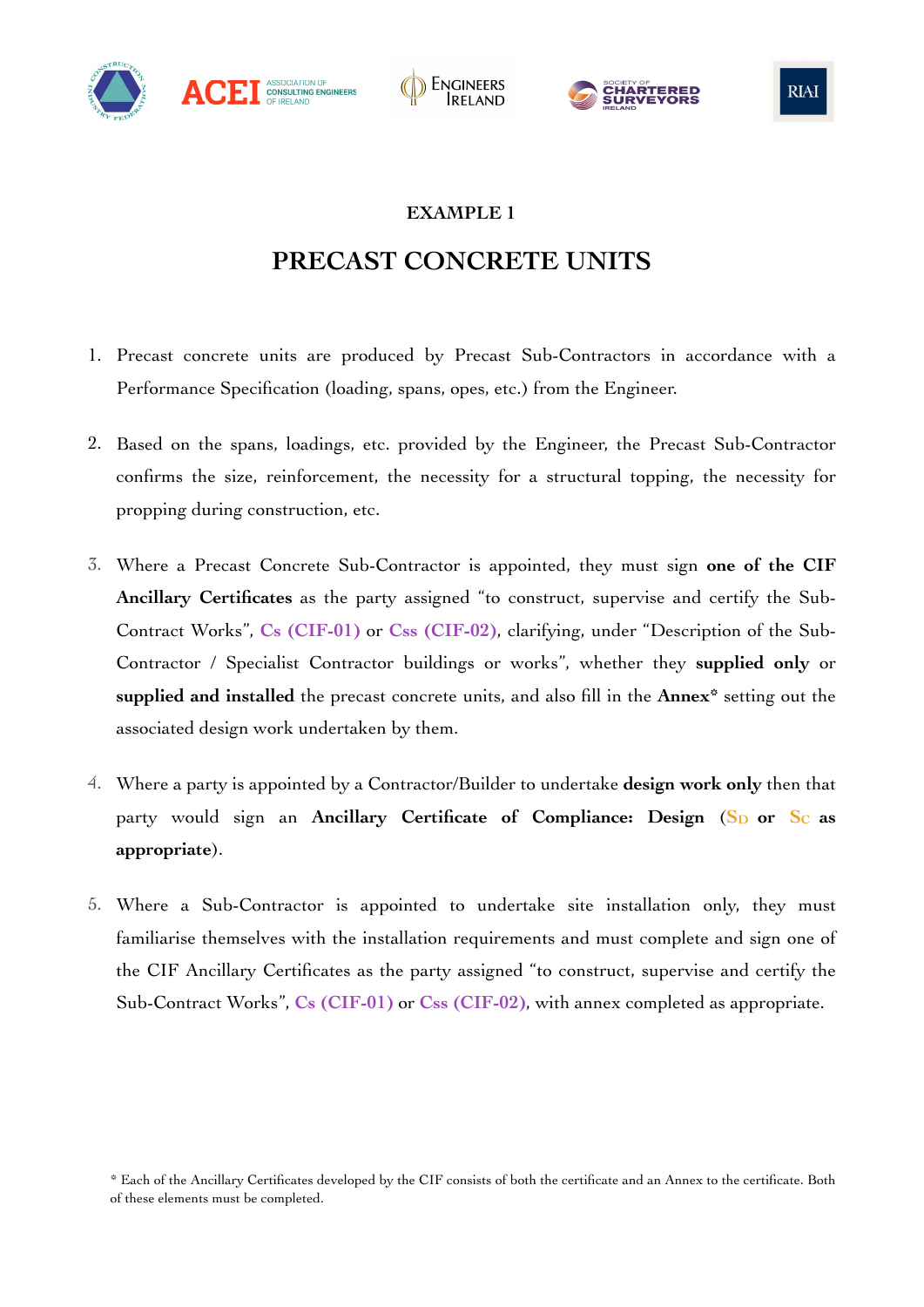







## **STRUCTURAL STEELWORK**

- 1. CE Marking is now mandatory for structural steel. Steel Sub-contractors must therefore demonstrate their right to CE Mark their products, in accordance with the Execution Class(es) specified for the works, by the provision of:
	- A Factory Production Control (FPC) Certificate issued by a notified body
	- A Welding Certificate issued by a notified body
	- A Declaration of Performance (DoP) issued by the steelwork Sub-contractor.
- 2. Where a Steel Sub-Contractor is appointed, they must sign **one of the CIF Ancillary Certificates** as the party assigned "to construct, supervise and certify the Sub-Contract Works", **Cs (CIF-01)** or **Css (CIF-02)**, clarifying, under "Description of the Sub-Contractor / Specialist Contractor buildings or works", whether they **supplied only** or **supplied and erected** the steelwork, and also fill in the **Annex\*** setting out the associated design work undertaken by them, e.g. connection design.
- 3. Where a party is appointed by a Contractor/Builder to undertake **design work only** then that party would sign an Ancillary Certificate of Compliance: Design (S<sub>D</sub> or S<sub>C</sub> as **appropriate**).
- 4. Where a Sub-Contractor is appointed to undertake site erection only, they must familiarise themselves with the erection requirements and must complete and sign one of the CIF Ancillary Certificates as the party assigned "to construct, supervise and certify the Sub-Contract Works", **Cs (CIF-01)** or **Css (CIF-02)**, with annex completed as appropriate.

<sup>\*</sup> Each of the Ancillary Certificates developed by the CIF consists of both the certificate and an Annex to the certificate. Both of these elements must be completed.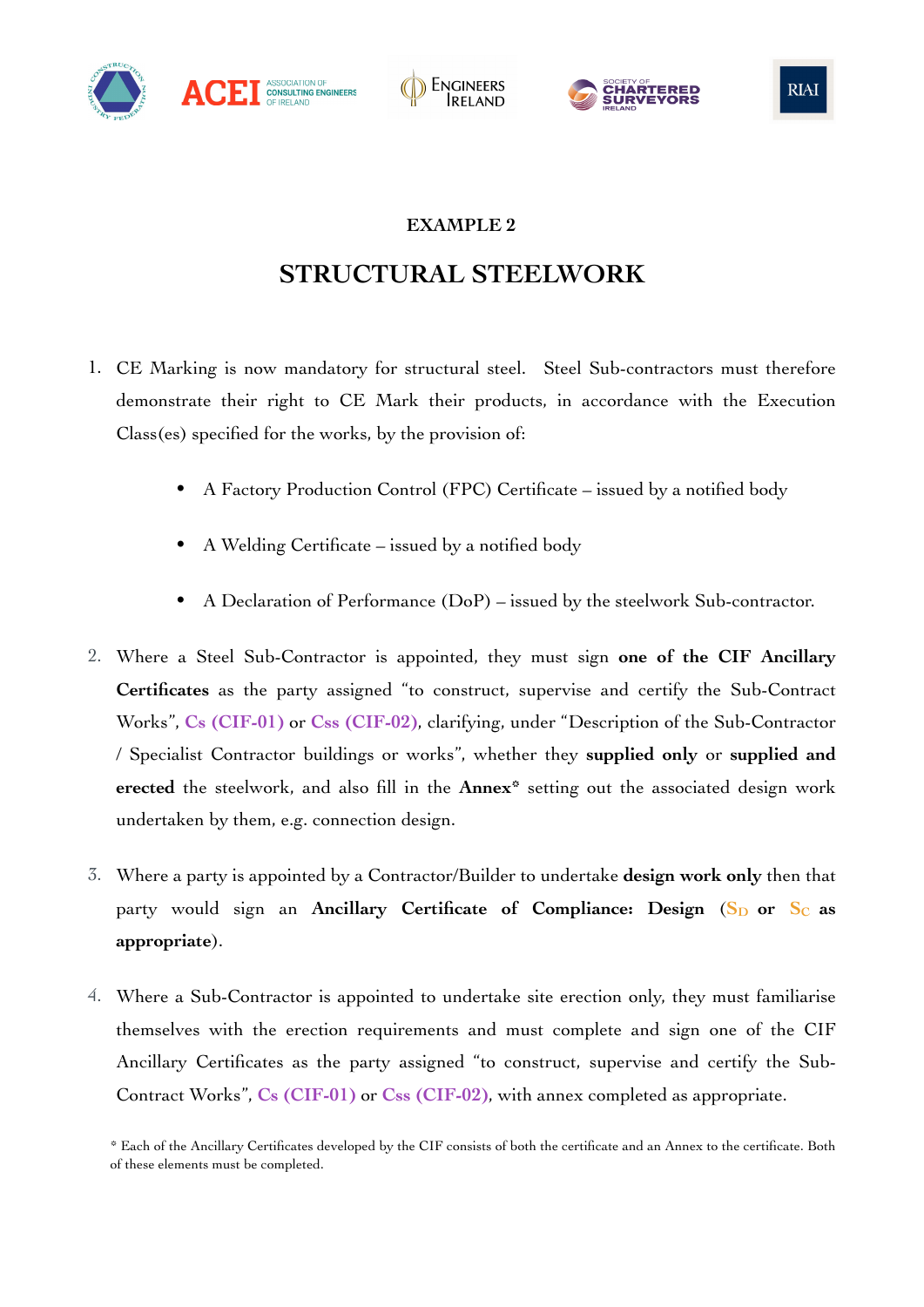







# **PREFABRICATED STRUCTURAL MEMBERS ASSEMBLED WITH PUNCHED METAL PLATE FASTENERS (TIMBER TRUSSED RAFTERS & OPEN WEB JOISTS)**

- 1. CE Marking is now mandatory for Prefabricated Structural Members Assembled with Punched Metal Plate Fasteners. Manufacturers must therefore demonstrate their right to CE Mark their products, by the provision of:
	- A Factory Production Control (FPC) Certificate issued by a notified body
	- A Declaration of Performance (DoP) issued by the manufacturer
- 2. Timber trussed rafters & Open Web Joists are produced by the manufacturer in accordance with the general arrangement drawings and Performance Specification (Loadings and Elemental Fire & Acoustic resistance) provided by the Design Certifier or designated Ancillary Certifier. Where resistance is a characteristic dependent on an assembled system, the manufacturer must provide an execution standard for site assembly and specification for any ancillary materials required to demonstrate compliance with the Performance Specification.
- 3. Where a manufacturer is appointed, they must sign **one of the CIF Ancillary Certificates** as the party assigned "to construct, supervise and certify the Sub-Contract Works", **Cs (CIF-01)** or **Css (CIF-02)**, clarifying, under "Description of the Sub-Contractor / Specialist Contractor buildings or works", whether they **supplied only** or **supplied and installed** the prefabricated structural members, and also fill in the **Annex\*** setting out the associated design work undertaken by them.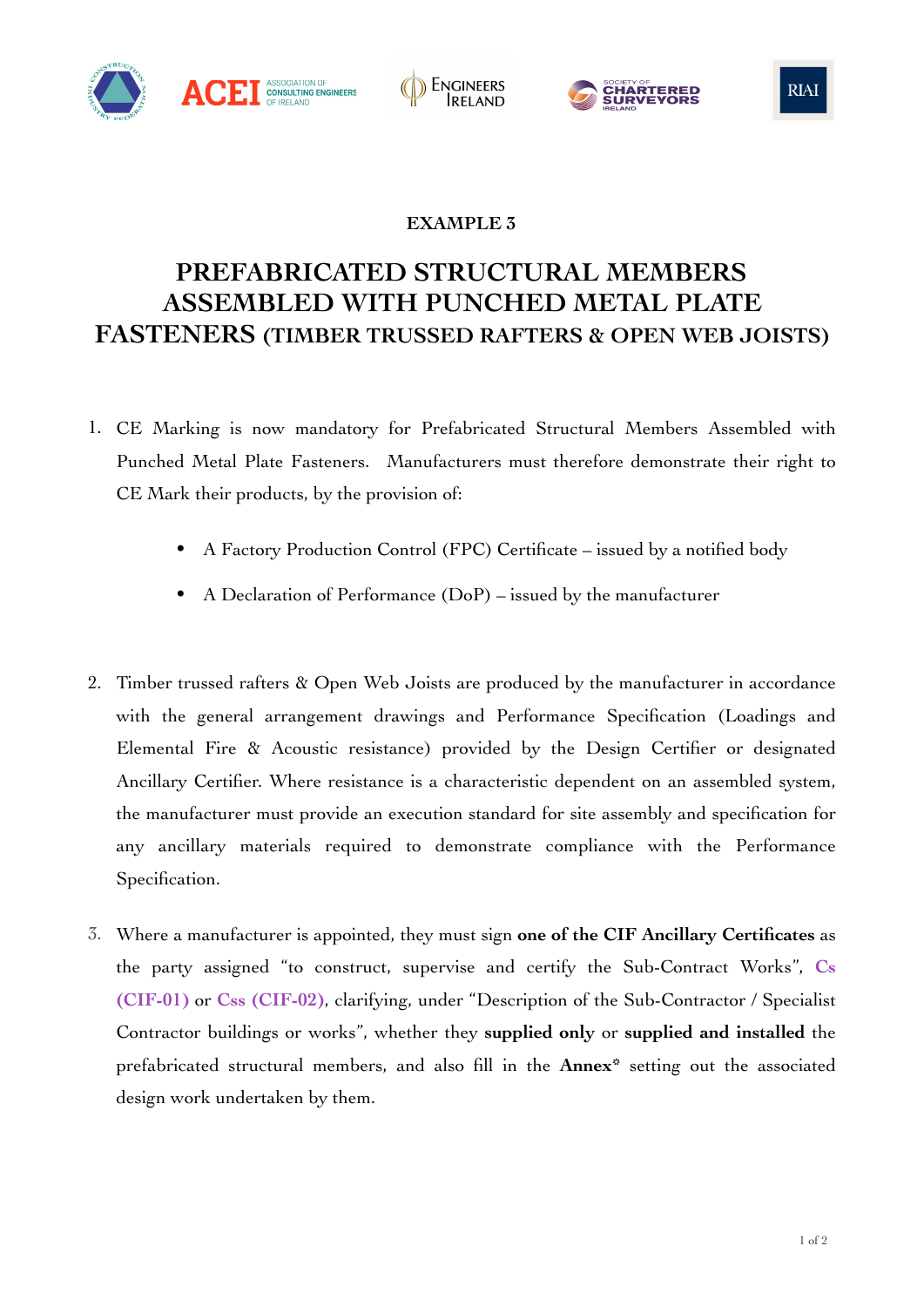





- 4. Where a party is appointed by a Contractor/Builder to undertake **design work only** then that party would sign an Ancillary Certificate of Compliance: Design (S<sub>D</sub> or S<sub>C</sub> as **appropriate**).
- 5. Where a Sub-Contractor is appointed to undertake site erection only, they must familiarise themselves with the erection requirements and must complete and sign one of the CIF Ancillary Certificates as the party assigned "to construct, supervise and certify the Sub-Contract Works", **(CIF-01)** or **Css (CIF-02)**, with annex completed as appropriate.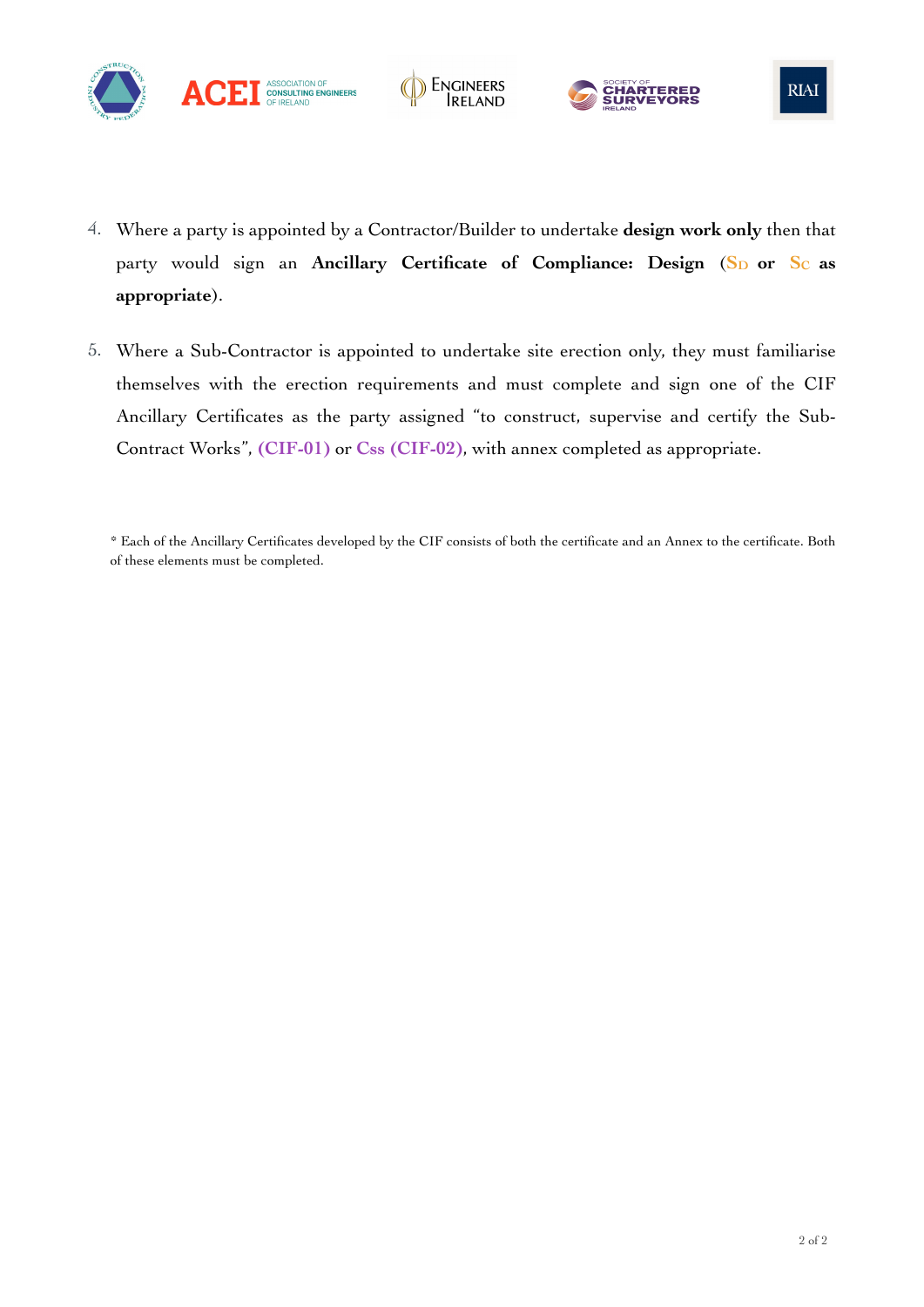







## **TIMBER FRAMED BUILDINGS**

- 1. Timber framed buildings are proprietary systems incorporating Wall, Floor and Roof elements; designed and manufactured by the Specialist System Provider in accordance with the general arrangement drawings and Performance Specification (Loadings and elemental Thermal, Fire & Acoustic resistance) provided by the Design Certifier or designated Ancillary Certifier.
- 2. Based on the Performance Specification, the Specialist System Provider designs and manufactures the timber framed building in accordance with the requirements of I.S. 440:2009+A1:2014. Where resistance is a characteristic dependent on an assembled system, the manufacturer must provide an execution standard for site assembly and specification for any ancillary materials required to demonstrate compliance with the Performance Specification.
- 3. Incorporated Prefabricated Structural Members Assembled with Punched Metal Plate Fasteners must be CE Marked, with manufacturers demonstrating their right to CE Mark their products, by the provision of:
	- A Factory Production Control (FPC) Certificate issued by a notified body
	- A Declaration of Performance (DoP) issued by the manufacturer
- 4. Where a Specialist System Provider is appointed, they must sign one of the CIF Ancillary Certificates as the party assigned "to construct, supervise and certify the Sub-Contract Works", **Cs (CIF-01)** or **Css (CIF-02)**, clarifying, under "Description of the Sub-Contractor / Specialist Contractor buildings or works", whether they **supplied only** or **supplied and erected** the timber framed building, and also fill in the **Annex\*** setting out the associated design work undertaken by them.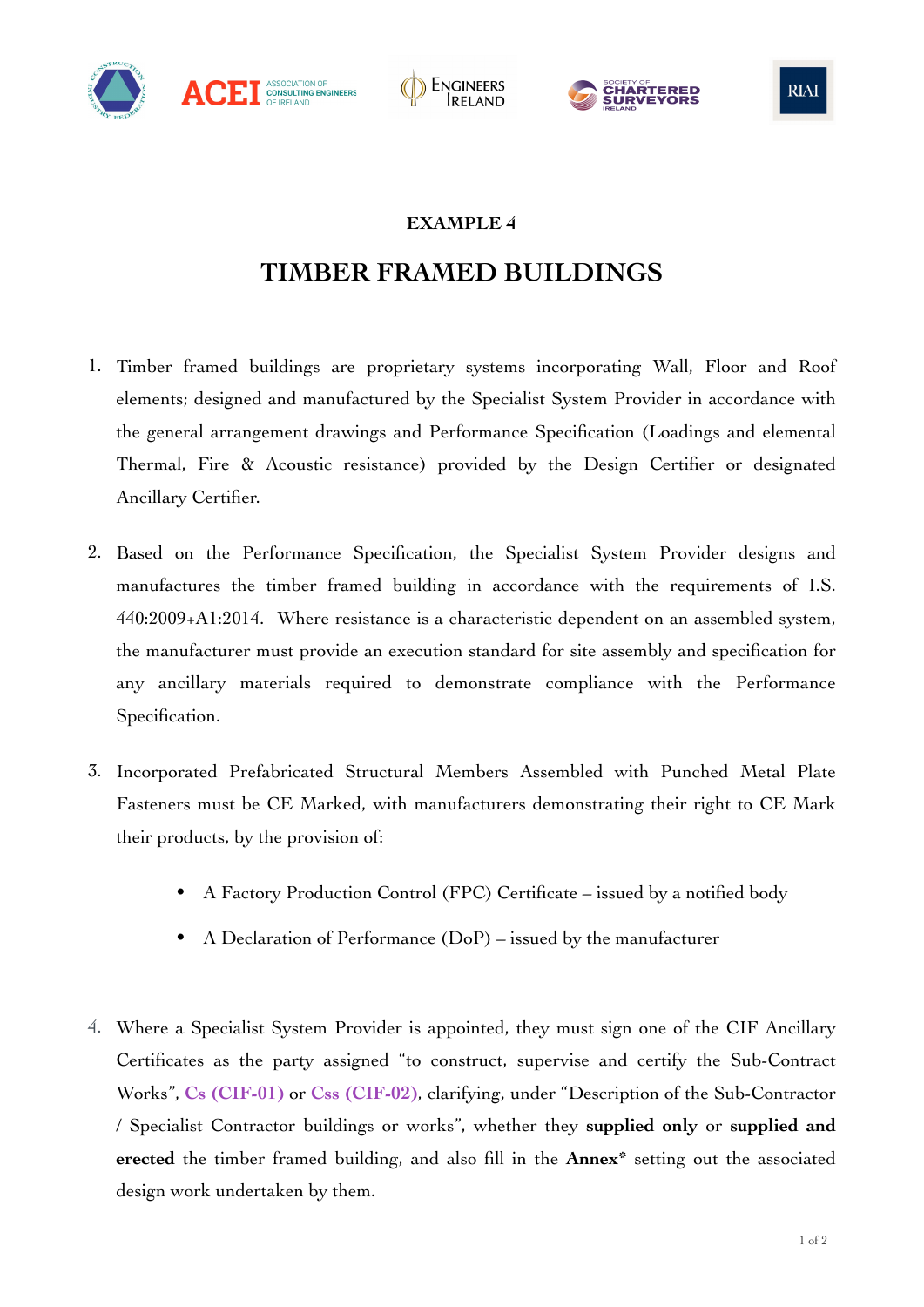





- 5. Where a party is appointed by a Contractor/Builder to undertake **design work only** then that party would sign an Ancillary Certificate of Compliance: Design (S<sub>D</sub> or S<sub>C</sub> as **appropriate**).
- 6. Where a Sub-Contractor is appointed to undertake site erection only, they must familiarise themselves with the erection requirements and must complete and sign one of the CIF Ancillary Certificates as the party assigned "to construct, supervise and certify the Sub-Contract Works", **Cs (CIF-01)** or **Css (CIF-02)**, with annex completed as appropriate.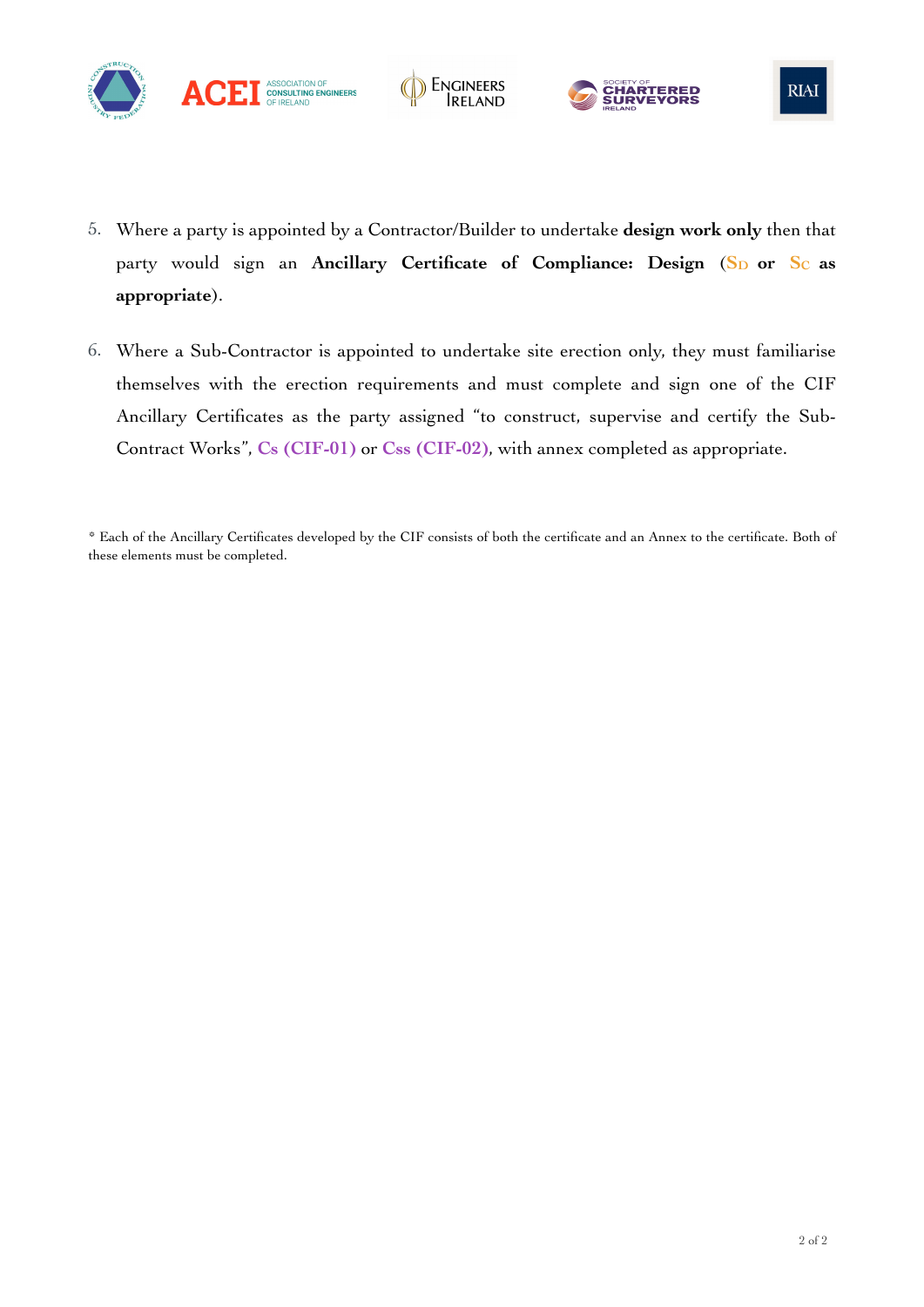







# **ANCHORS**

- 1. All anchors must be designed in accordance with the Code of Practice for the Design and Installation of Anchors, published by the Health and Safety Authority.
- 2. This Code of Practice allows two alternative approaches to the design of anchors in a Safety Critical Situation (SCS).
	- **Approach A** The anchor supplier is the 'anchor specifier'
	- **Approach B** The consultant is the 'anchor specifier'
- 3. Under **Approach A** where the anchor supplier is the 'anchor specifier' (which is the approach recommended by EI/ACEI)
	- The manufacturer/supplier signs the **Ancillary Certificate of**  Compliance: Design (S<sub>D</sub> or S<sub>C</sub> as appropriate).
- 4. Under **Approach B** where the consultant is the 'anchor specifier'
	- The consultant signs the **Ancillary Certificate of Compliance on Completion - Design of the Works (Ec)**
- 5. If the anchor is installed by a Sub-contractor, then that Sub-contractor must sign **one of the CIF Ancillary Certificates** as the party assigned "to construct, supervise and certify the Sub-Contract Works", **Cs(CIF-01)** or **Css(CIF-02)\*.**
- 6. Additional Permanent Works Design Certificates or Temporary Works Design Certificates also need to be completed under Health and Safety Legislation.

<sup>\*</sup> Each of the Ancillary Certificates developed by the CIF consists of both the certificate and an Annex to the certificate. Both of these elements must be completed.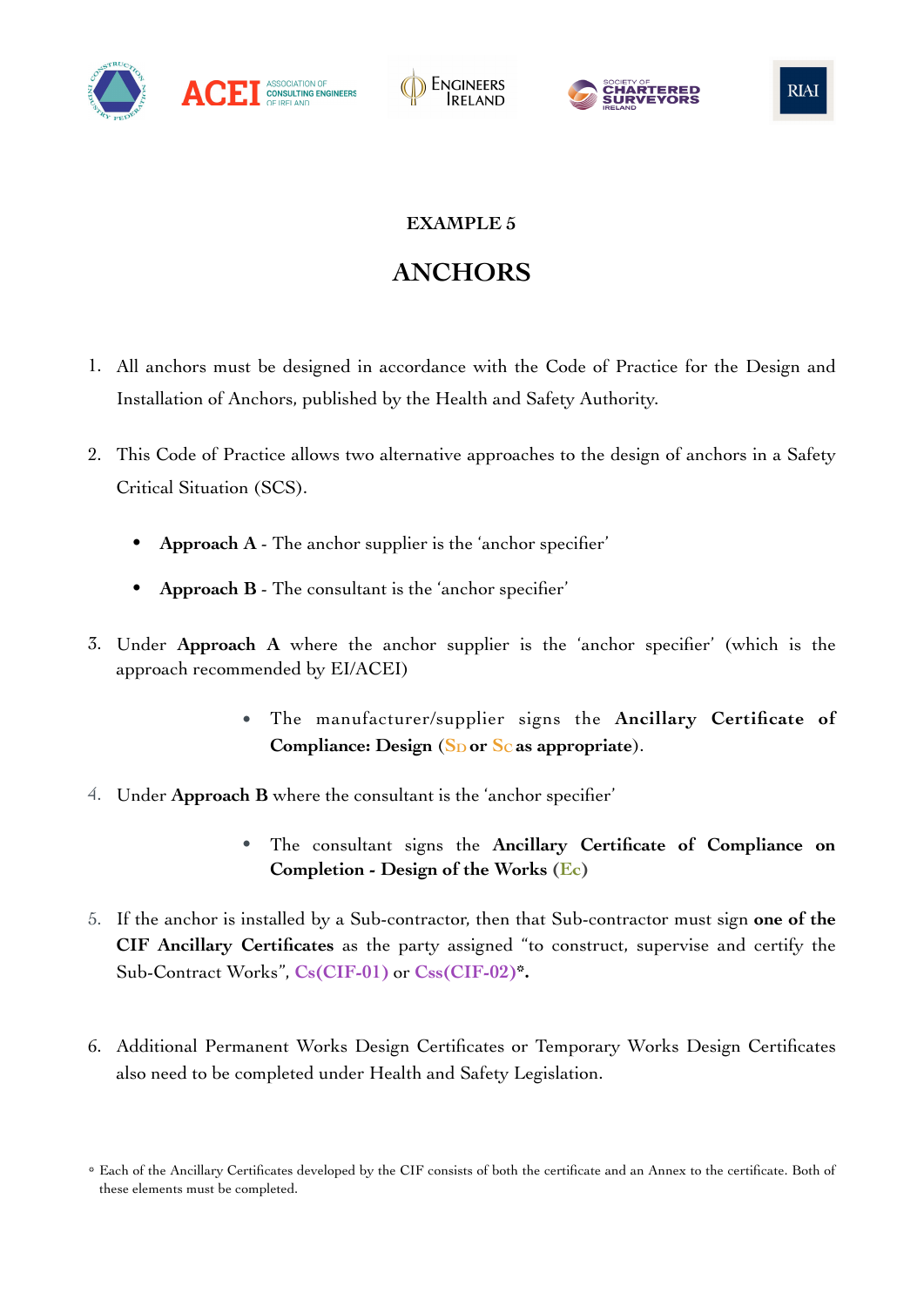







# **PILING**

- 1. The Piling Sub-Contractor produces the piling in accordance with a Performance Specification provided by the Engineer.
- 2. Where a Piling Sub-Contractor is appointed, they must sign **one of the CIF Ancillary Certificates** as the party assigned "to construct, supervise and certify the Sub-Contract Works", **Cs (CIF-01)** or **Css (CIF-02)**, clarifying, under "Description of the Sub-Contractor / Specialist Contractor buildings or works", whether they **supplied only** or **supplied and installed** the piling, and also fill in the **Annex\*** setting out the associated design work undertaken by them.
- 3. Where a party is appointed by a Contractor/Builder to undertake **design work only** then that party would sign an Ancillary Certificate of Compliance: Design (S<sub>D</sub> or S<sub>C</sub> as **appropriate**).
- 4. Where a Sub-Contractor is appointed to undertaken site installation only, they must familiarise themselves with the installation requirements and must complete and sign one of the CIF Ancillary Certificates as the party assigned "to construct, supervise and certify the Sub-Contract Works", **Cs (CIF-01)** or **Css (CIF-02)**, with annex completed as appropriate.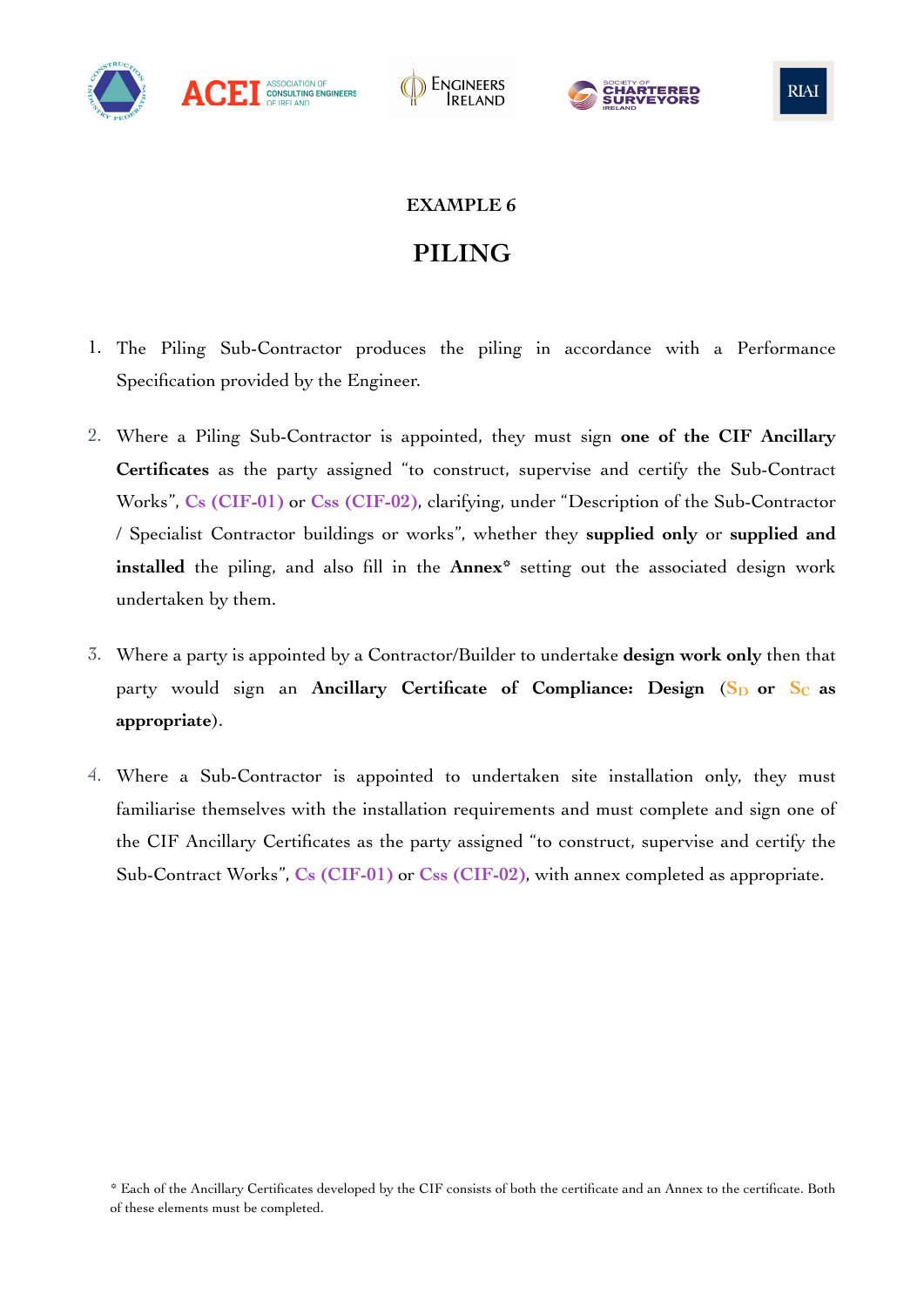







## **FACADES**

- 1. The Facade Sub-Contractor produces the facade in accordance with a Performance Specification provided by the Engineer and/or Architect.
- 2. Where a Facade Sub-Contractor is appointed, they must sign **one of the CIF Ancillary Certificates** as the party assigned "to construct, supervise and certify the Sub-Contract Works", **Cs (CIF-01)** or **Css(CIF-02)**, clarifying, under "Description of the Sub-Contractor / Specialist Contractor buildings or works", whether they **supplied only** or **supplied and installed** the facade, and also fill in the **Annex\*** setting out the associated design work undertaken by them.
- 3. Where a party is appointed by a Contractor/Builder to undertake **design work only** then that party would sign an Ancillary Certificate of Compliance: Design (S<sub>D</sub> or S<sub>C</sub> as **appropriate**).
- 4. Where a Sub-Contractor is appointed to undertake site installation only, they must familiarise themselves with the installation requirements and must complete and sign one of the CIF Ancillary Certificates as the party assigned "to construct, supervise and certify the Sub-Contract Works", **Cs (CIF-01)** or **Css(CIF-02)**, with annex completed as appropriate.

<sup>\*</sup> Each of the Ancillary Certificates developed by the CIF consists of both the certificate and an Annex to the certificate. Both of these elements must be completed.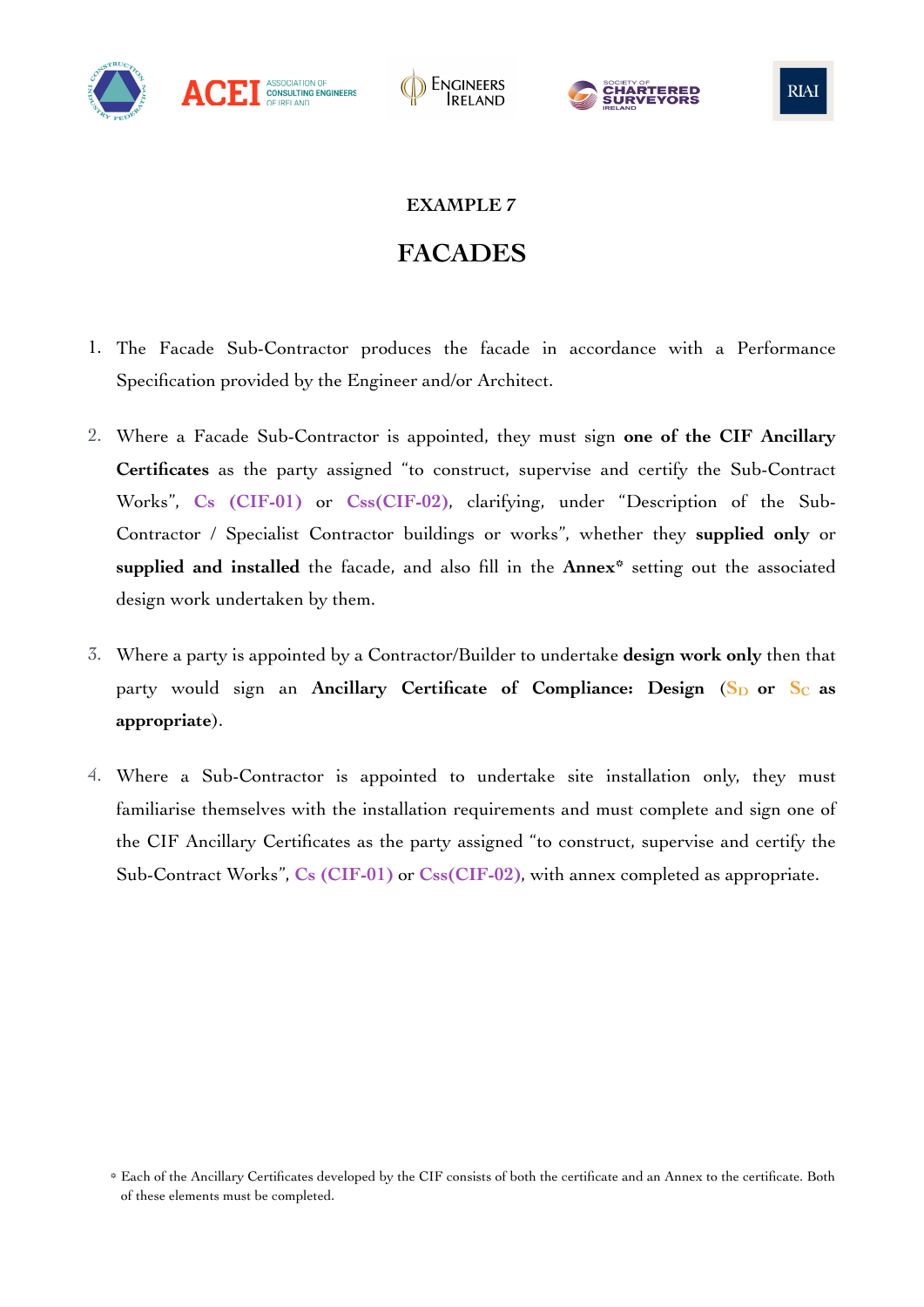







### **FIRE ALARM SYSTEMS**

- 1. The Building Services Engineer would either design the system or would provide a performance specification for a system to be produced by specialist suppliers and/or subcontractors.
- 2. In either case the Building Services Engineer would sign the **Ancillary Certificates of**  Compliance (Design and Completion),  $E_D$  and  $E_C$ , or if not an Engineer, would sign Ancillary Certificates S<sub>D</sub> and S<sub>C</sub>.
- 3. The Building Services Engineer would also have an inspection role under BC(A)R, and would prepare and implement an Inspection Plan and would sign Ancillary Certificate E<sub>I</sub> (**or SI**) **on completion.**
- 4. Where a Fire Alarm System Provider is appointed, they must sign **one of the CIF Ancillary Certificates** as the party assigned "to construct, supervise and certify the Sub-Contract Works", **Cs (CIF-01)** or **Css(CIF-02)**, clarifying, under "Description of the Sub-Contractor / Specialist Contractor buildings or works", whether they s**upplied only** or **supplied and installed** the fire alarm system, and also fill in the **Annex\*** setting out the associated design work undertaken by them.
- 5. Where a party is appointed by a Contractor/Builder to undertake **design work only** then that party would sign an Ancillary Certificate of Compliance: Design (S<sub>D</sub> or S<sub>C</sub> as **appropriate)**.
- 6. Where a Sub-Contractor is appointed to undertake site installation only, they must familiarise themselves with the installation requirements and must complete and sign one of the CIF Ancillary Certificates as the party assigned "to construct, supervise and certify the Sub-Contract Works", **Cs (CIF-01)** or **Css(CIF-02)**, with annex completed as appropriate.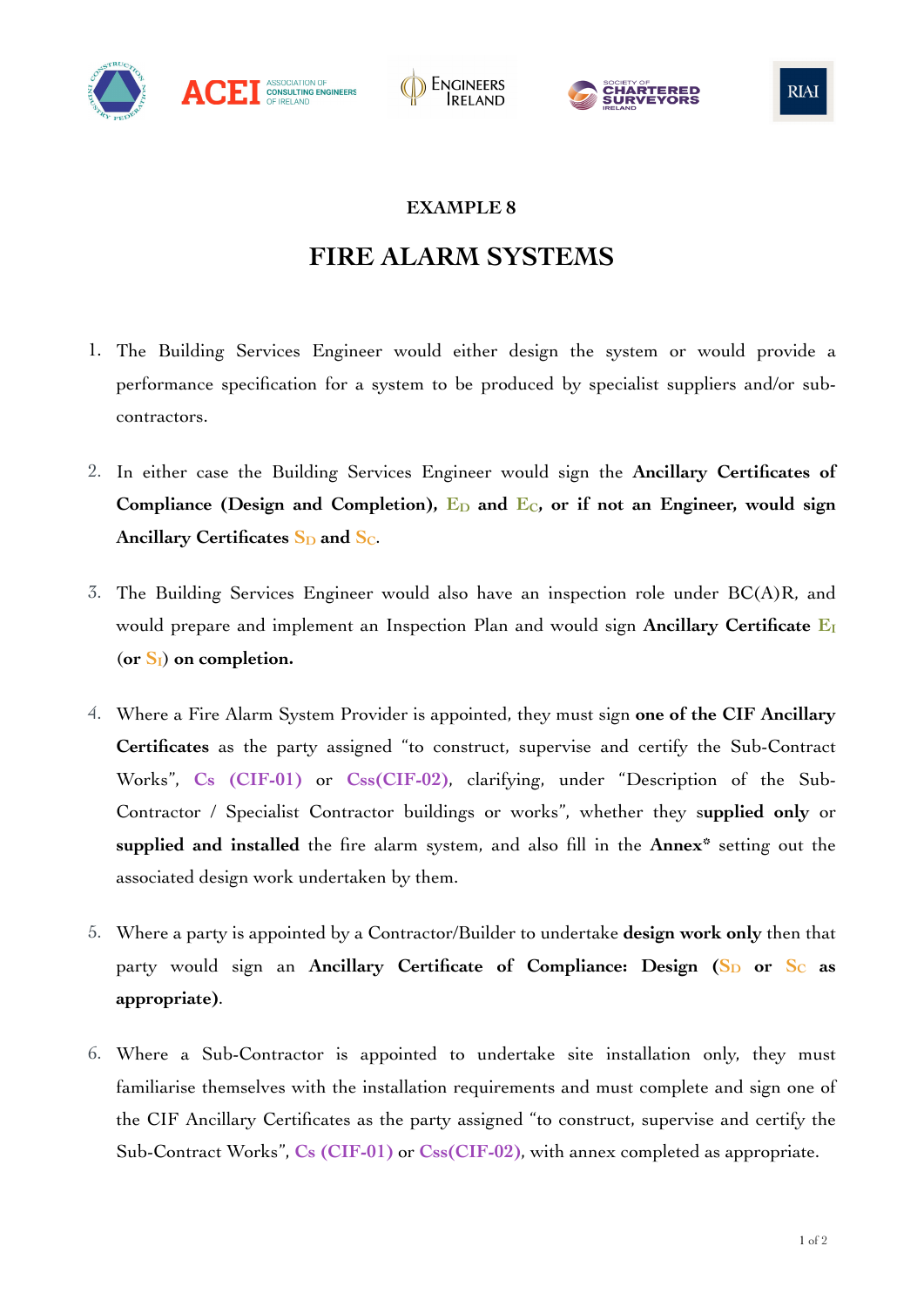







7. In addition to BC(A)R requirements, IS 3218 requires a Commissioning Party to certify that they have inspected, tested and commissioned the system in accordance with IS 3218. It also requires a Design Certificate and a Certificate of Installation.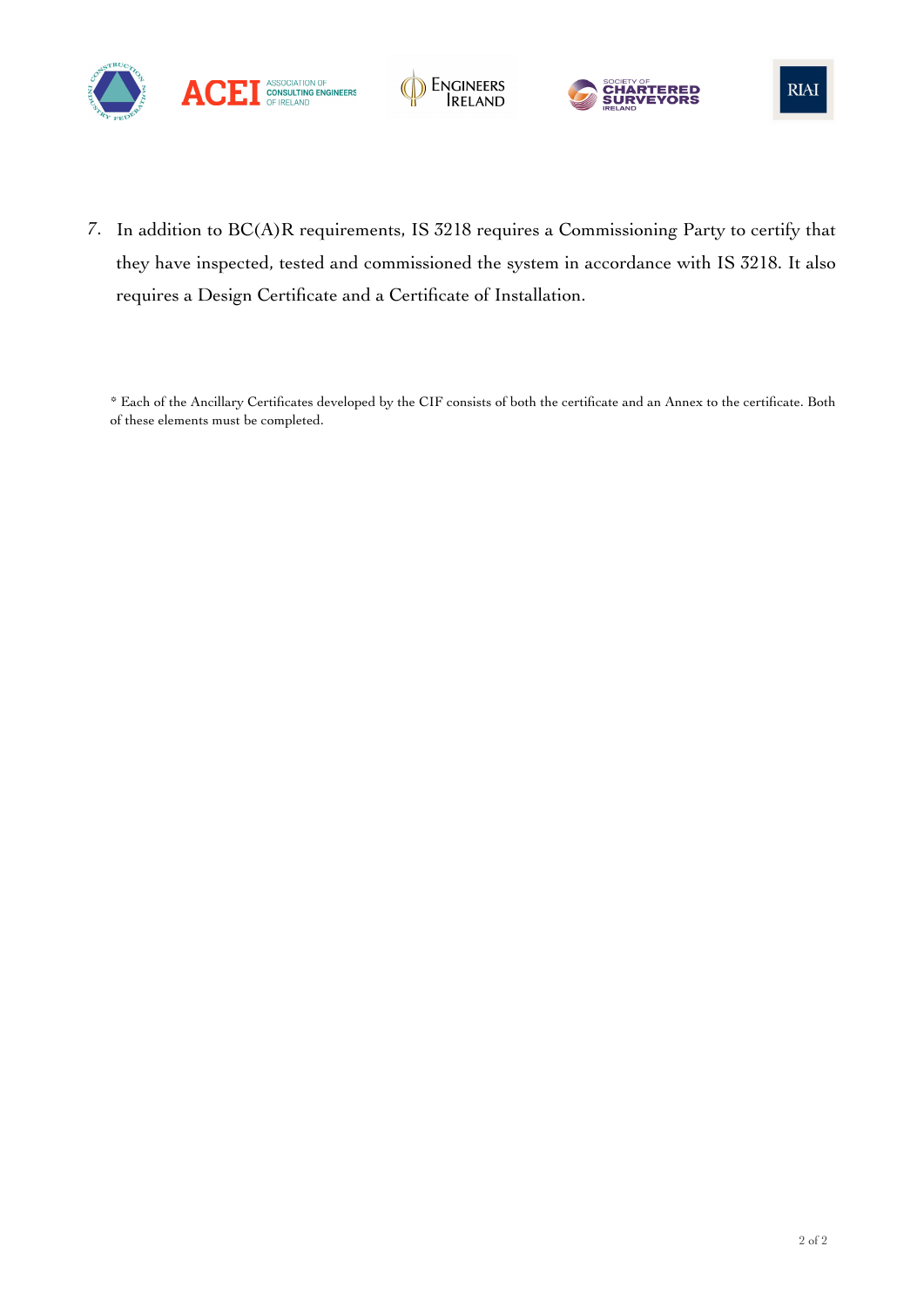







# **UNBOUND GRANULAR FILL FOR USE UNDER CONCRETE FLOORS & FOOTPATHS**

- 1. Paragraph D1 of the Building Regulations requires that "All works to which these Regulations apply shall be carried out with proper materials  $-$  -  $\cdot$ ".
- 2. Aggregates for unbound granular fill (hardcore) for use under concrete floors and footpaths should comply with the requirements of IS EN 13242 and Annex E of SR 21 (informative).
- 3. IS 888, "Code of Practice for the procurement and use of unbound granular fill hardcore material for use under concrete floors", gives a summary in Annex A (informative), of supply chain responsibilities and the responsibilities of each party.
- 4. In particular it notes that, in the case where the Builder orders directly from the manufacturer, the Builder must:
	- Order the material in accordance with the project specification,
	- Request the Declaration of Performance (DoP),
	- Review the DoP for compliance with the specification,
	- Review the manufacturer's delivery docket,
	- Retain the manufacturer's delivery docket in respect of every load of material received,
	- Make available the CE Marking, DoP and original delivery dockets for inspection.
- 5. The builder, intermediary and manufacturer may have other responsibilities e.g. **legally**, **contractually** etc. which are not covered by the above.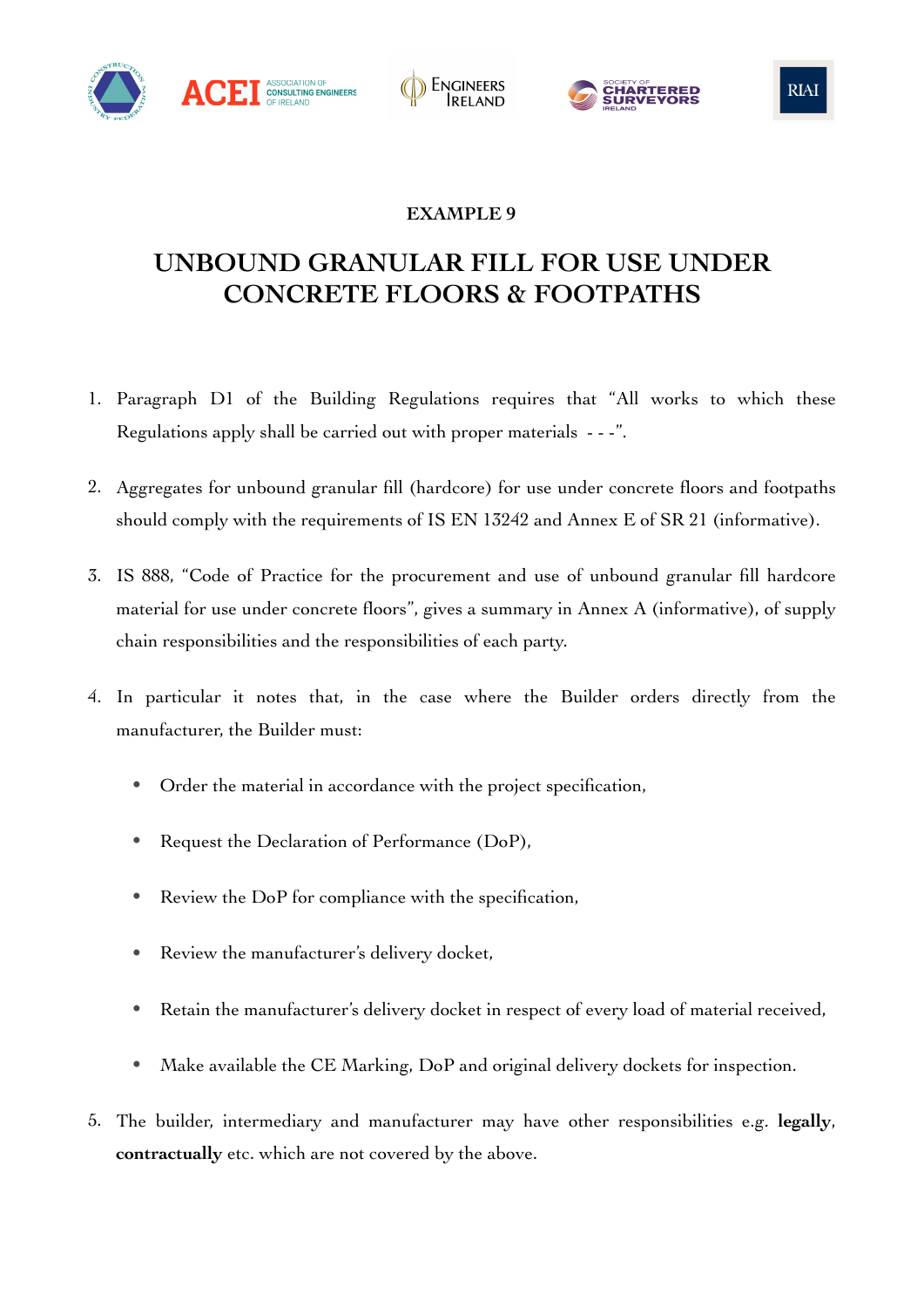







## **SPECIALIST MANUFACTURER SYSTEMS e.g. FRAMED PARTITION SYSTEM**

- 1. Framed partition systems are often specified in relation to performance requirements in a combination of the following categories - structural, robustness, fire, acoustic, thermal and moisture properties.
- 2. System manufacturers will provide a system warranty and performance substantiation report for each such system accompanied by relevant test results (as carried out by accredited third party testing agencies), and associated expert calculations.
- 3. Where a sub-contractor is appointed to install the specialist framed system they must familiarise themselves with the manufacturers installation requirements and must sign one of the CIF Ancillary Certificates as the party assigned "to construct, supervise and certify the Sub-Contract Works", **Cs (CIF-01)** or **Css(CIF-02)**. **Annex\*** 1 of the CIF Ancillary Certificate must reference the manufacturers system used.